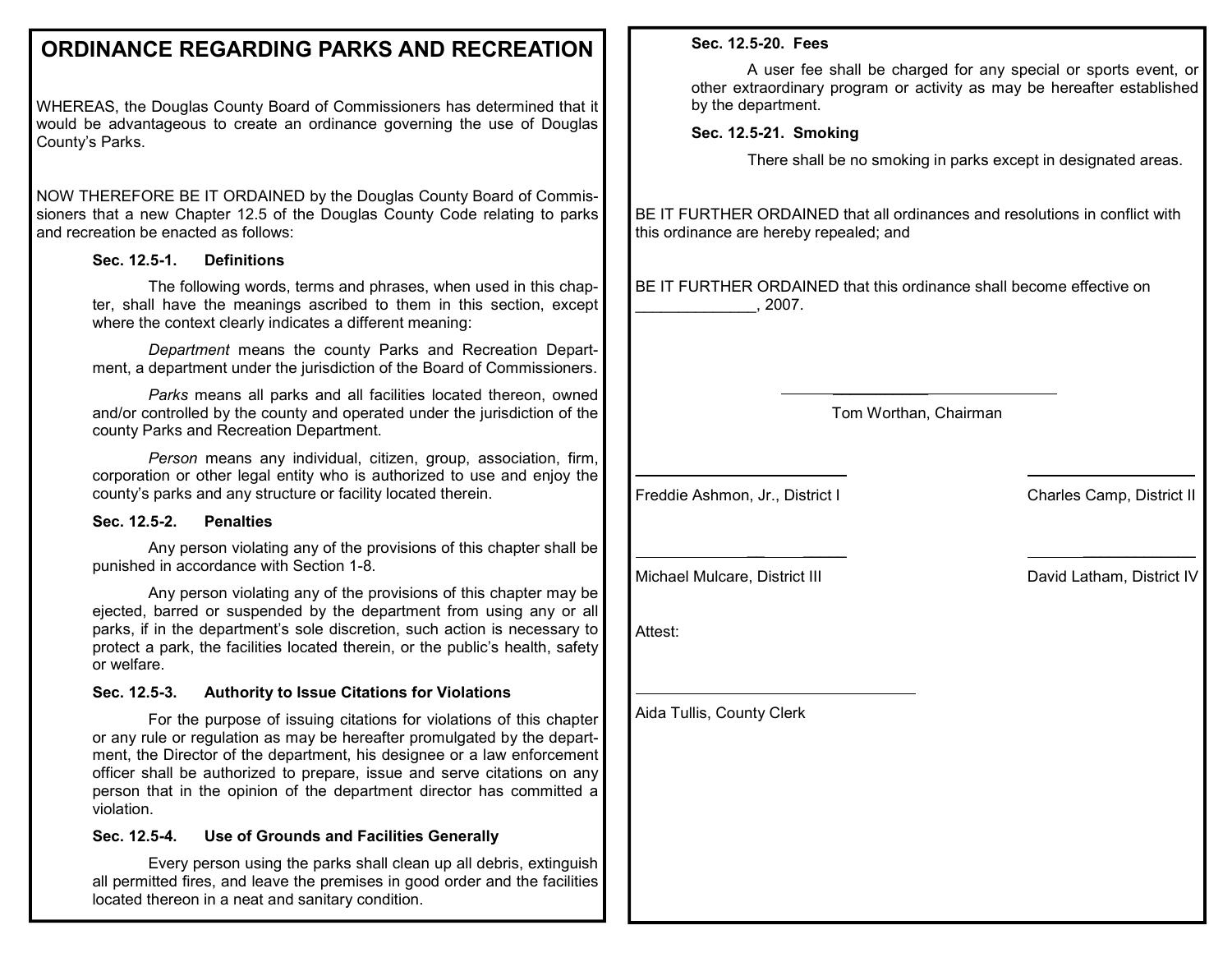# **PARK LOCATIONS**

| Bill Arp Park, 4801 Highway 5, Douglasville, GA 30135                             |  |
|-----------------------------------------------------------------------------------|--|
| Boundary Waters Aquatic Center, 5000 Hwy. 166/92, Douglasville, GA 30135          |  |
| Boundary Waters Sports Complex, 4492 Hwy. 166/92, Douglasville, GA 30135          |  |
| Cedar Mountain Park, 7315 Cedar Mountain Road, Douglasville, GA 30134             |  |
| Cheoah Lane Community Park, 3992 Cheoah Drive, Douglasville, GA 30134             |  |
| Chestnut Log Soccer Complex, 2544 Pope Road, Douglasville, GA 30135               |  |
| Clinton Nature Preserve, 8720 Ephesus Church Road, Villa Rica, GA 30180           |  |
| Deer Lick Park, 2105 Mack Road, Douglasville, GA 30135                            |  |
| Family Fun Center, 2171 Mack Road, Douglasville, GA 30135                         |  |
| Dog River Park (closed pending development) Hwy. 5/166, Douglasville, GA<br>30135 |  |
| Fairplay Park, 8395 Hwy. 166, Douglasville, GA 30135                              |  |
| Lithia Springs Park, 2922 S. Sweetwater Road, Douglasville, GA 30122              |  |
| Mt. Carmel Park, 2571 Kent Drive, Lithia Springs, GA 30122                        |  |
| Old Douglas County Courthouse - Administrative Offices                            |  |
| 6754 West Broad Street, Douglasville, GA 30134                                    |  |
| Post Road Park, 3558 Post Road, Winston, GA 30187                                 |  |
| Winston Park, 7475 Hwy. 78, Winston, GA 30187                                     |  |
| Woodrow Wilson Park, 6635 Mt. Vernon Road, Lithia Springs, GA 30122               |  |
| Wren Circle Community Park, 2558 Wren Circle, Austell, GA 30168                   |  |
| For more information call Douglas County Parks and Recreation                     |  |
| <b>Administrative Office</b><br>(770) 489-3916                                    |  |
| <b>Park Security</b><br>(770) 920-7129                                            |  |
| Park Maintenance<br>(770) 920-7129                                                |  |
| Deer Lick Park<br>(770) 920-7129                                                  |  |
| <b>Boundary Waters Aquatic Center</b><br>(770) 489-2175                           |  |
| <b>Boundary Waters Sports Complex</b><br>(770) 489-2175                           |  |
| Lithia Springs Park<br>(678) 293-1592                                             |  |
| <b>Winston Park</b><br>(678) 293-1020                                             |  |

**Or visit www.douglascountyparks.com** 

# **Park Ordinances Handbook Table of Contents**

| Definitions                                                 | 1 |
|-------------------------------------------------------------|---|
| Section 12.5-2 Penalties                                    | 1 |
| Section 12.5-3<br>Authority to Use Citations for Violations | 1 |
| Section 12.5-4<br>Use of Grounds and Facilities Generally   | 1 |
| <b>Prohibited Acts</b>                                      | 2 |
| Hours of Operation                                          | 3 |
| <b>Group Activity</b>                                       | 3 |
| Picnic Areas and Use                                        | 3 |
| Section 12.5-9<br>Games                                     | 3 |
| Section 12.5-10 Camping                                     | 4 |
| Section 12.5-11 Swimming                                    | 4 |
| Section 12.5-12 Boats and Rafts                             | 4 |
| Section 12.5-13 Fires                                       | 4 |
| Section 12.5-14 Animals                                     | 4 |
| Section 12.5-15 Automobiles and Off-road Vehicles           | 4 |
| Section 12.5-16 Sales                                       | 5 |
| Section 12.5-17 Alcoholic Beverages                         | 5 |
| Section 12.5-18 Signs                                       | 5 |
| Section 12.5-19 Firearms                                    | 5 |
| Section 12.5-20 Fees                                        | 6 |
| Section 12.5-21 Smoking                                     | 6 |
|                                                             | 7 |
|                                                             |   |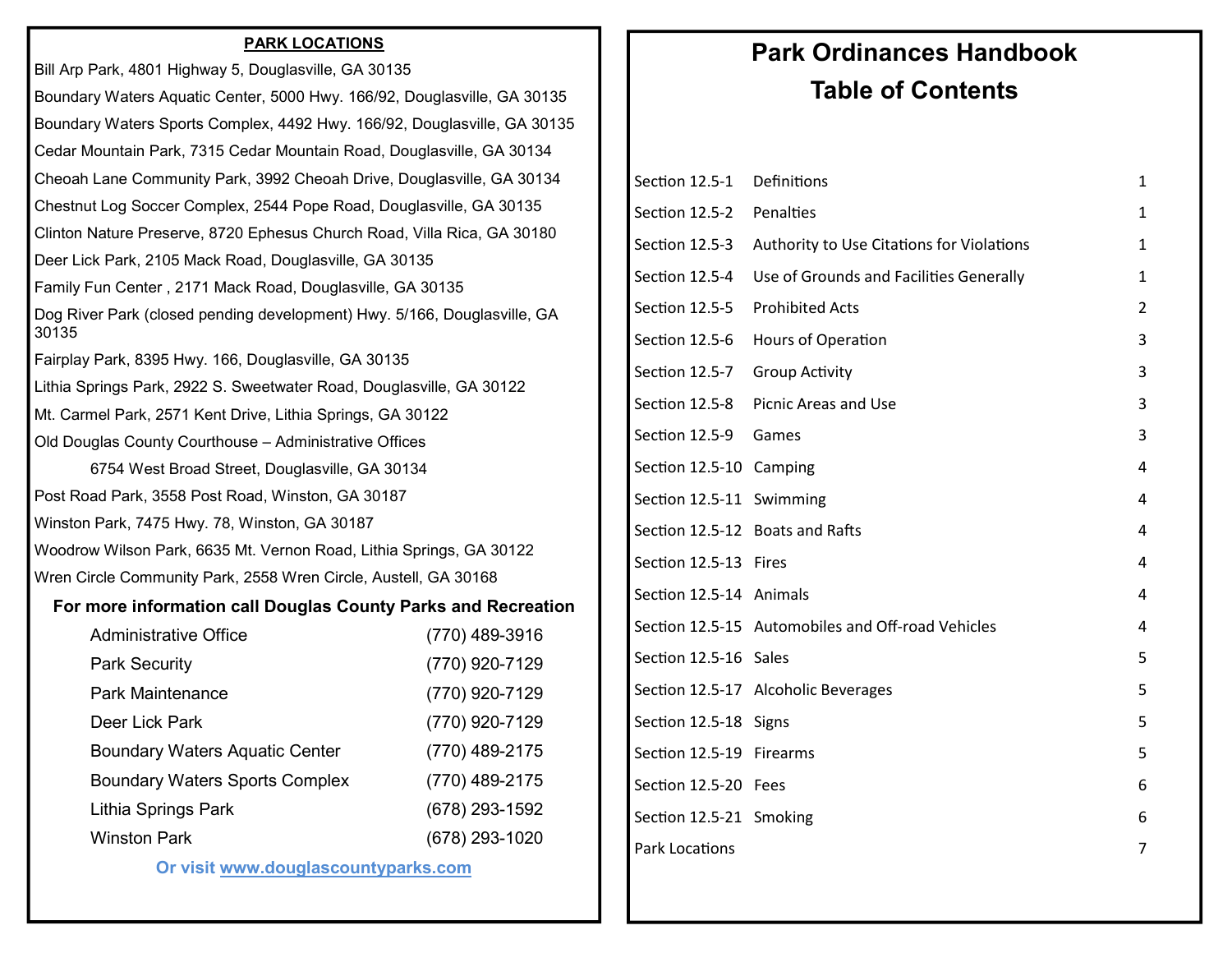(12) Introduce any plant material, seed, sod, tree, or shrub to any lawn, athletic field, forest or soil of a park.

 (13) Violate any rule or regulation promulgated by the department relative to the use of a park.

#### **Sec. 12.5-6. Hours of Operation**

 Unless otherwise posted by the Director, all parks shall be open daily to the general public between the hours of 8:30 a.m. and 11:00 p.m. It shall be unlawful for any person other than county personnel conducting county business therein to come onto or be present in a park during any other hours. A park or section of a park may be closed to the public by the department at any time and for any length of time, either temporarily or at regular or state intervals.

#### **Sec. 12.5-7. Group Activity**

Whenever more than 15 members of any group desire to use a park for a particular purpose, such as a picnic, party, sports event or theatrical or other entertainment performance, a representative of such group shall first obtain a permit from the department for such purpose, unless the group is sponsored by the department as one of its scheduled programs. The department shall grant the application for a permit if it appears that the group will not interfere with the general use of the park by individual members of the public, and if the group meets all other reasonable conditions which may be imposed by the department. Such application may contain a requirement for an indemnity bond and/or on site security to protect the county from liability of any kind or character and to protect county property from damage.

#### **Sec. 12.5-8. Picnic Areas and Use**

 Unless otherwise permitted pursuant to Sec. 12.5-7, no person shall use any picnic area or any facility located in a park for the purpose of holding picnics or other activities to the exclusion of other persons, nor shall any person use such area or facility for an unreasonable length of time if the area is crowded.

#### **Sec. 12.5-9. Games**

It shall be unlawful for any person to endanger the general public in a park by taking part in or abetting the playing of any games involving thrown or otherwise propelled objects such as balls, stones, arrows, javelins, or model airplanes except in areas set apart for such forms of recreation. The playing of rough or potentially dangerous games such as football, baseball, and soccer is prohibited except on the fields, courts, or areas provided therefor. Park areas other than those designated as golf clubs or driving ranges may not be used for golf practice, driving ranges, or putting greens.

#### **Sec. 12.5-10. Camping**

It shall be unlawful for any person to set up a tent, shack, or any other temporary shelter for the purpose of overnight stay, or to leave in a park after closing hours any movable structure or vehicle to be used or that could be used for overnight stay, such as a use trailer, camp trailer, wagon, or the like, unless authorized by the department.

#### **Sec. 12.5-11. Swimming**

 It shall be unlawful for any person to swim, bathe, or wade in any waters or waterways in or adjacent to a park except in such waters and at such locations as are designated therefor. Such swimming activity shall be in compliance with regulations pertaining thereto as set forth in this chapter or hereafter adopted.

#### **Sec. 12.5-12. Boats and Rafts**

 It shall be unlawful for any person to use a boat or raft or other flotation device on any waterway, stream, lake or pond in a park unless written authorization allowing such activity is received by the department.

#### **Sec. 12.5-13. Fires**

 It shall be unlawful for any person to build or attempt to build a fire except in such areas and under such regulations as determined by the department; to drop, throw, or otherwise scatter lighted matches, burning cigarettes, or cigars, tobacco paper, or other inflammable material within a park or on any highway, road, or street abutting, contiguous or adjacent thereto.

#### **Sec. 12.5-14. Animals**

It shall be unlawful for any person to bring a dangerous animal into a park; to permit a dog to be in a park unless such dog is on a leash of not more than six feet in length; to bring any animal onto an athletic or sports field or enclosed playground area within a park; to ride, graze or walk a horse or other type of hoofed animal within a park without obtaining written authorization from the department, unless the park is specifically designated for such use; to fail to immediately remove from the park and dispose in a sanitary manner excrement deposited by an animal in the person's possession and control while in a park; to fail to have in such person's possession, having possession and control of an animal, a device or equipment for the collection and removal of animal excrement. The provisions of this section shall not apply to a person having possession or control of an animal aiding the handicapped (i.e., guide dog) or to police or rescue personnel.

#### **Sec. 12.5-15. Automobiles and Off-road Vehicles**

It shall be unlawful for any person to drive or park any automobile or off-road vehicle except on a street, driveway, or parking lot in a park; or to leave any such vehicle in any place other than one established for public parking.